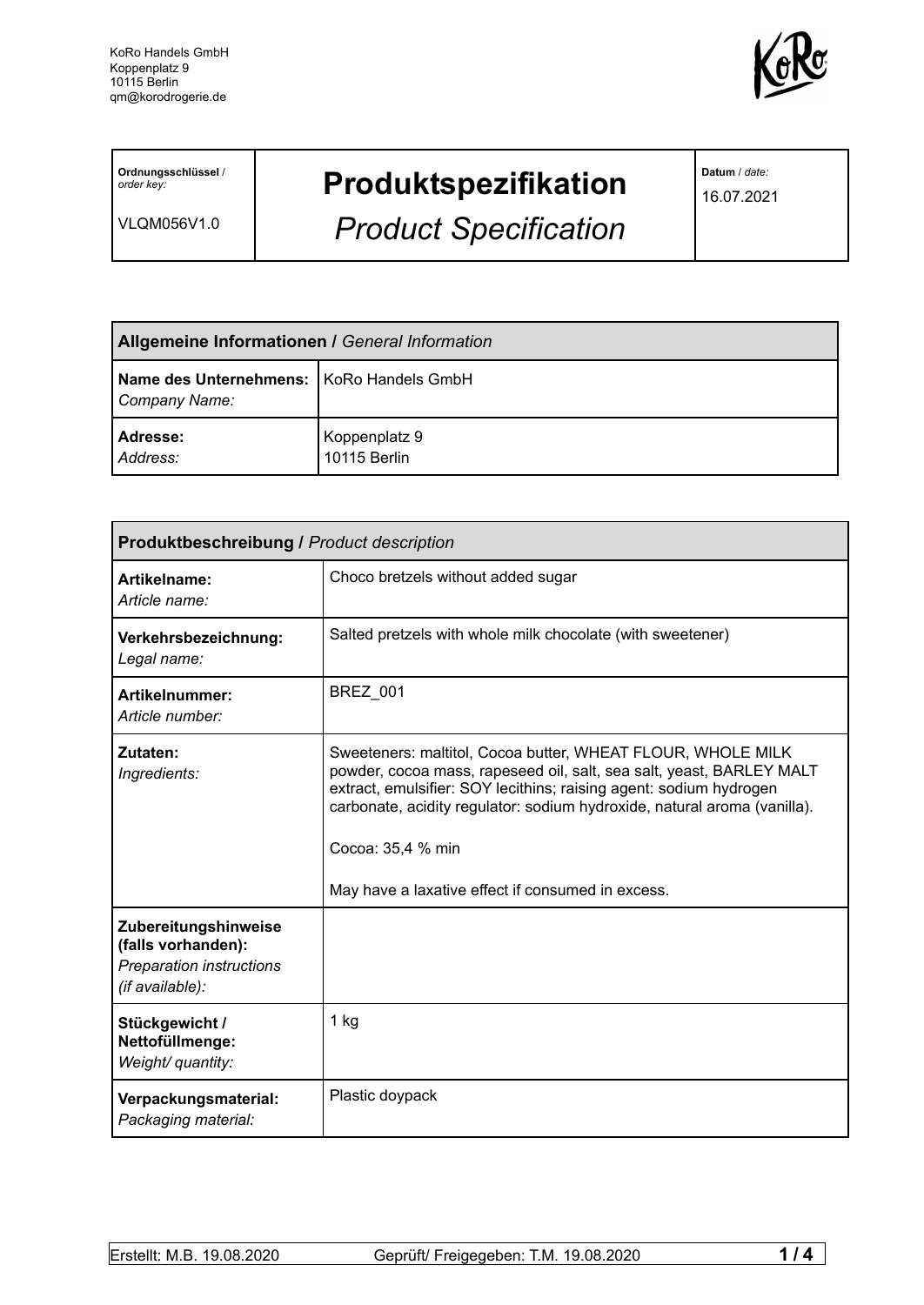

| <b>Produktbeschreibung / Product description</b>               |                                                                                                                                                                                                                                                                                                               |  |
|----------------------------------------------------------------|---------------------------------------------------------------------------------------------------------------------------------------------------------------------------------------------------------------------------------------------------------------------------------------------------------------|--|
| <b>Besondere</b><br>Eigenschaften:<br>Special characteristics: | □ bio /organic (Öko-Kontrollstelle / organic control body: _______)<br>$\Box$ fairtrade / fairtrade<br>$\Box$ vegan / vegan<br>x vegetarisch / vegetarian<br>$\Box$ glutenfrei / glutenfree<br>$\Box$ laktosefrei / lactose-free<br>$\Box$ kosher / kosher<br>$\Box$ halal / halal<br>$\Box$ andere / others: |  |

| Sensorische Beschreibung / Sensorical description |                                         |  |
|---------------------------------------------------|-----------------------------------------|--|
| <b>Aussehen / Farbe:</b><br>Appearance / Colour:  | light brown clusters                    |  |
| Geschmack:<br>Flavour:                            | like milk chocolate and salted pretzels |  |
| Geruch:<br>Odour:                                 | chocolaty                               |  |
| Konsistenz:<br>Texture:                           | crunchy                                 |  |

| Nährwertangaben pro 100 g / Nutritional information per 100 g  |            |           |
|----------------------------------------------------------------|------------|-----------|
| Energie: I Energy value:                                       | 1967 / 469 | kJ / kcal |
| Fett: / Fat:                                                   | 28         | g         |
| Davon gesättigte Fettsäuren: I of which saturated fatty acids: | 17         | g         |
| Kohlenhydrate: I Carbohydrates:                                | 56         | g         |
| Davon Zucker: I Of which sugar:                                | 6,2        | g         |
| <b>Ballaststoffe: / Fibre:</b>                                 | 1,5        | g         |
| Eiweiß: / Protein:                                             | 8,4        | g         |
| Salz: / Salt:                                                  | 1,73       | g         |
| sonstige Angaben: / other values:                              |            | % NRV*    |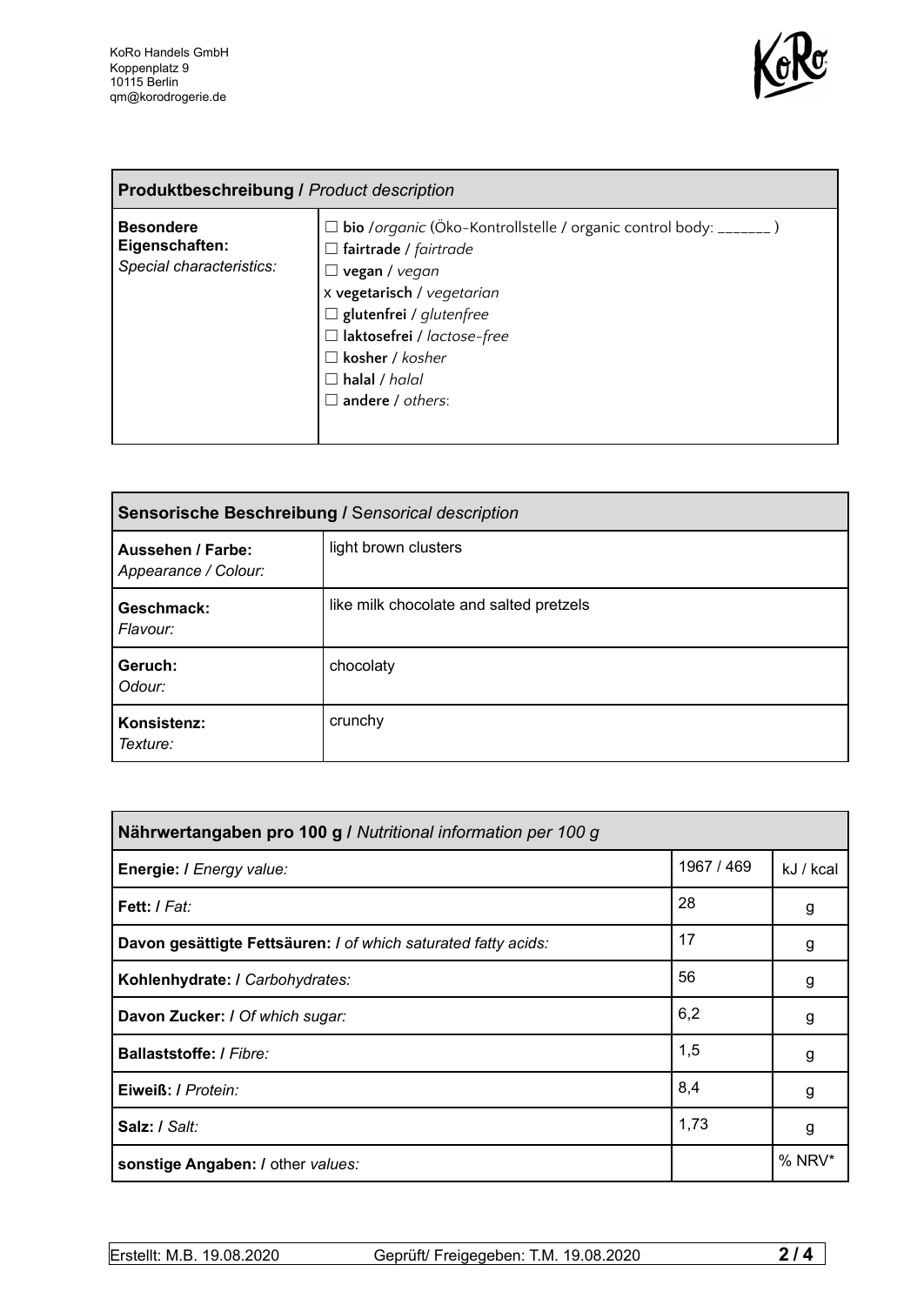

### *\*Nutritional Reference Value according to regulation (EU) Nr. 1169/2011/*

| Lagerung und Haltbarkeit / Storage and Shelf Life                    |                                                         |  |
|----------------------------------------------------------------------|---------------------------------------------------------|--|
| <b>Optimale</b><br>Lagerungsbedingungen:<br>Storage recommendations: | Store in a cool and dry place, protected from sunlight. |  |
| <b>Mindesthaltbarkeit:</b><br>Expected shelf life:                   | 14 months                                               |  |

#### **Allergenkennzeichnung gemäß LMIV 1169 / 2011 /** *Allergen Declaration according to EU Regulation 1169 / 2011*

#### **Legende:** *Key*

## *a.* **Allergen ist in der Rezeptur enthalten /** *Allergen contained in recipe*

- *b.* **Risiko der Kreuzkontamination ist möglich /** *Possible risk of cross contamination*
- **c. Allergen ist in der Rezeptur nicht enthalten /** *Allergen not contained in recipe*

|                                                     | a             | b                 | C             |
|-----------------------------------------------------|---------------|-------------------|---------------|
| Glutenhaltiges Getreide / gluten-containing cereals | X             | $\mathsf{L}$      | $\mathcal{L}$ |
| Krustentiere / Crustaceans:                         | $\Box$        | П                 | X             |
| Ei / Egg                                            | П             |                   | X             |
| Fisch / Fish                                        | □             | Ш                 | X             |
| Soja / Soy                                          | X             | $\mathcal{L}$     |               |
| Milch (Laktose) / Milk (lactose)                    | X             | $\vert \ \ \vert$ |               |
| Erdnüsse / Peanuts                                  | П             | X                 |               |
| Andere Schalenfrüchte* / Other edible nuts*         | П             | X                 |               |
| Sellerie / Celery                                   |               |                   | $\mathsf{x}$  |
| <b>Senf / Mustard</b>                               | $\mathsf{L}$  |                   | $\mathsf{x}$  |
| Sesam / Sesame                                      | $\mathcal{L}$ |                   | X             |
| Schwefeldioxid und Sulphite / Sulphur dioxide       | . I           |                   | X             |
| Lupinen / Lupin                                     | . I           |                   | X             |
| <b>Weichtiere / Molluscs</b>                        | $\mathcal{L}$ |                   | X             |